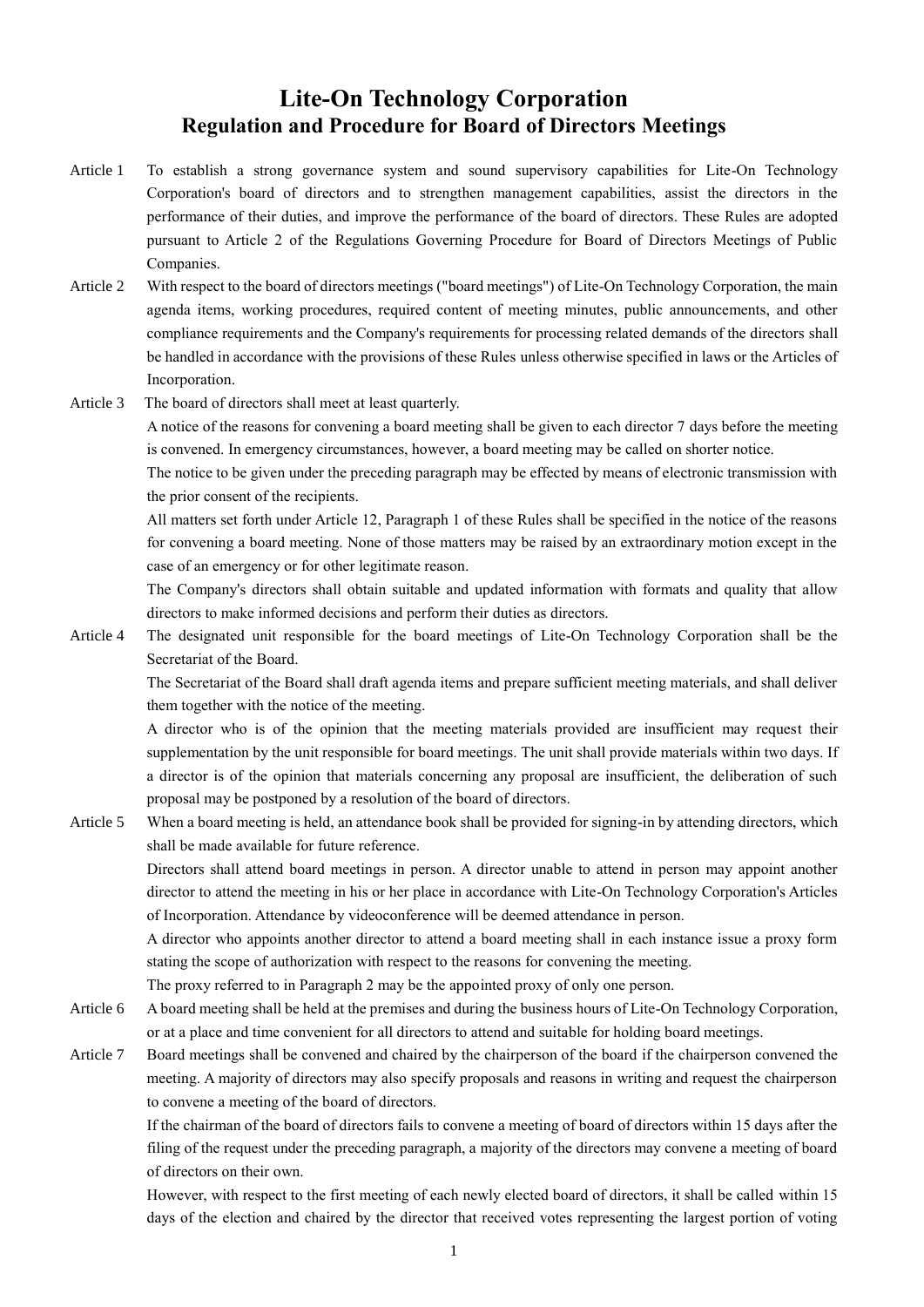rights at the shareholders meeting in which the directors were elected; if two or more directors are so entitled to convene the meeting, they shall select from among themselves one director to serve as chair.

In case the director elect receiving the a ballot representing the largest number of votes fails to convene the meeting of the board of directors within the time limit set out in the preceding paragraph, then the majority or more of the directors elect may convene the meeting on their own.

When the chairperson of the board is on leave or for any reason unable to exercise the powers of chairperson, the vice chairperson shall act in place of the chairperson; if the vice chairperson is also on leave or for any reason unable to exercise the powers of vice chairperson, the chairperson shall appoint one of the directors to act. If no such designation is made by the chairperson, the directors shall select one person from among themselves to serve as chair.

Article 8 When a board meeting is held, the designated unit responsible for the board meetings shall furnish the attending directors with relevant materials for ready reference.

As merited by the content of a proposal to be put forward at a board meeting, personnel from a relevant department or a subsidiary may be notified to attend the meeting as non-voting participants.

When necessary, certified public accountants, attorneys, or other professionals retained by Lite-On Technology Corporation may also be invited to attend the meeting as non-voting participants and to make explanatory statements, provided that they shall leave the meeting when deliberation or voting takes place.

The chair shall call the board meeting to order at the appointed meeting time and when more than one-half of all the directors are in attendance. If one-half of all the directors are not in attendance at the appointed meeting time, the chair may announce postponement of the meeting time, provided that no more than two such postponements may be made. If the quorum is still not met after two postponements, the chair shall reconvene the meeting in accordance with the procedures in Article 3, Paragraph 2.

The number of "all directors," as used in the preceding paragraph and in Article 16, Paragraph 2, Subparagraph 2, shall be counted as the number of directors then actually in office.

- Article 9 Proceedings of a board meeting of the Company shall be recorded in their entirety in audio or video, and the recording shall be retained for a minimum of 5 years. The record may be retained in electronic form. If any litigation arises with respect to a resolution of a board meeting before the end of the retention period of the preceding paragraph, the relevant audio or video record shall be retained until the conclusion of the litigation. Where a board meeting is held by videoconference, the audio or video documentation of the meeting constitutes part of the meeting minutes and shall be retained for the duration of the existence of Lite-On Technology Corporation.
- Article 10 Agenda items for regular board meetings of Lite-On Technology Corporation shall include at least the following:
	- A. Matters to be reported:
		- (A) Minutes of the last meeting and action taken.
		- (B) Important financial and business matters.
		- (C) Internal audit activities.
		- (D) Other important matters to be reported.
	- B. Matters for discussion:
		- (A) Items for continued discussion from the last meeting.
		- (B) Items for discussion at this meeting.
	- C. Extraordinary motions.

Article 11 A board meeting shall follow the agenda given in the meeting notice. However, the agenda may be changed with the approval of a majority of directors in attendance at the board meeting.

The chair may not declare the meeting closed without the approval of a majority of the directors in attendance at the meeting.

At any time during the course of a board meeting, if the number of directors sitting at the meeting does not constitute a majority of the attending directors, then upon the motion by a director sitting at the meeting, the chair shall declare a suspension of the meeting, in which case Article 8, Paragraph 3 shall apply mutatis mutandis.

Article 12 The matters listed below as they relate to Lite-On Technology Corporation shall be raised for discussion at a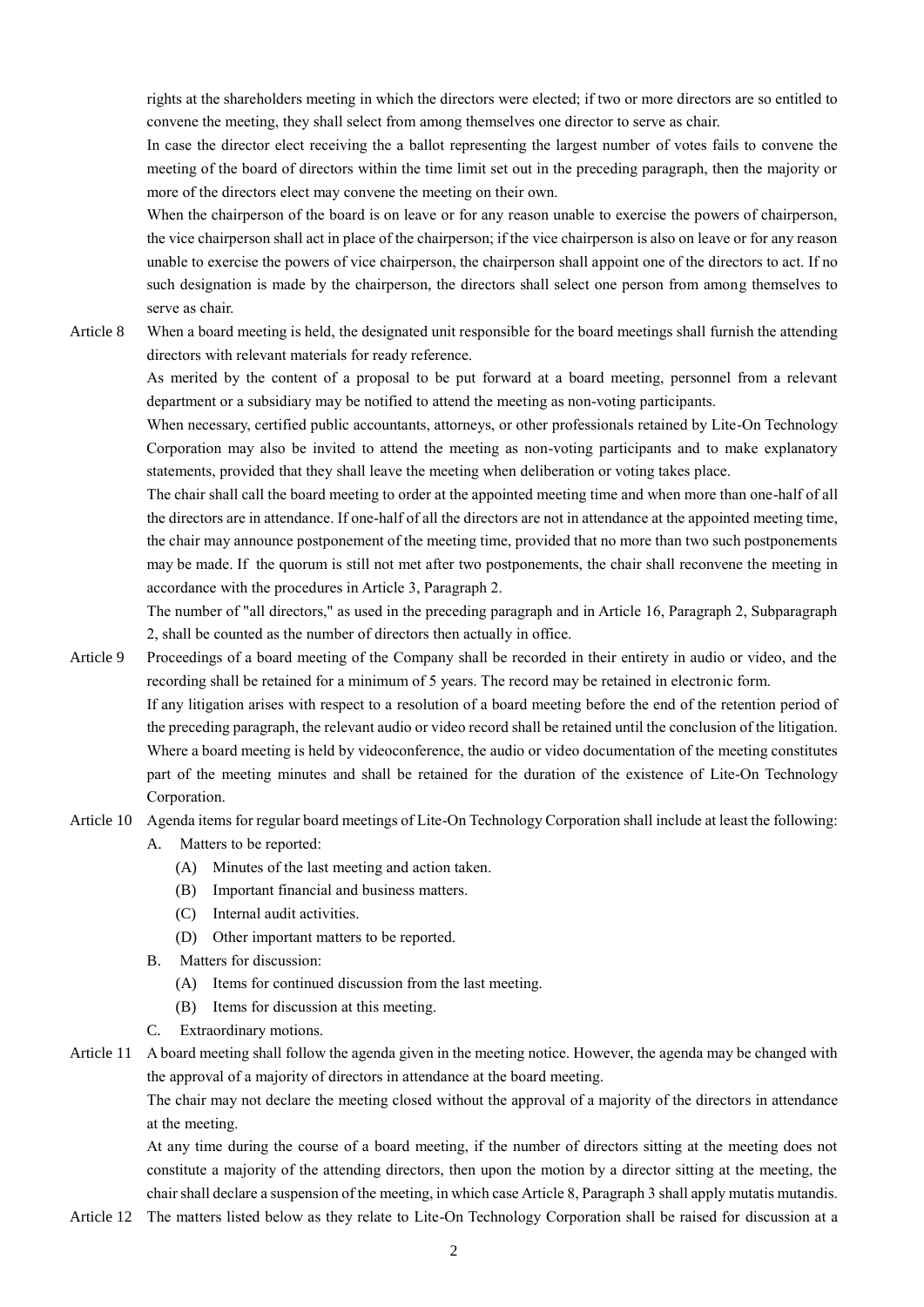board meeting:

- A. Lite-On Technology Corporation's business plan.
- B. Annual financial reports which are signed or sealed by the chairperson, managerial officer, and accounting officer.
- C. Adoption or amendment of an internal control system pursuant to Article 14-1 of the Securities and Exchange Act, and an assessment of the effectiveness of the internal control system.
- D. Adoption or amendment, pursuant to Article 36-1 of the Securities and Exchange Act, of any handling procedures for material financial or business transactions, such as the acquisition or disposal of assets, derivatives trading, loans of funds to others, and endorsements or guarantees for others.
- E. The offering, issuance, or private placement of equity-type securities.
- F. The appointment or discharge of a financial, accounting, or internal audit officer.
- G. The hiring or dismissal of a certified public accountant, or their compensation.
- H. A donation to a related party or a major donation to a non-related party, provided that a public-interest donation of disaster relief that is made for a major natural disaster may be submitted to the following board of directors meeting for retroactive recognition.
- I. Any matter that, under laws, regulations, or bylaws, must be approved by resolution at a shareholders' meeting or board meeting, or any material matter as may be prescribed by the competent authority.

The term "related party" in Subparagraph 8 of the preceding paragraph means a related party as defined in the Regulations Governing the Preparation of Financial Reports by Securities Issuers. The term "major donation to a non-related party" means an individual donation, or cumulative donations within a 1-year period to a single recipient, at an amount of NTD 100 million or more, or at an amount equal to or greater than 1 percent of net operating revenue or 5 percent of paid-in capital as stated in the CPA-attested financial report for the most recent year.

The term "within a 1-year period" in the preceding paragraph means a period of 1 year calculated retroactively from the date on which the current board of directors meeting is convened. Amounts already submitted to and passed by a resolution of the board are exempted from inclusion in the calculation.

Each meeting of Lite-On Technology Corporation's board of directors shall be attended by at least one independent director in person. In the case of a meeting concerning any matter required to be submitted for a resolution by the board of directors under Paragraph 1, all independent directors shall attend in person; if an independent director is unable to attend in person, he or she shall appoint another independent director to attend as his or her proxy. if an independent director expresses an objection or reservation, the matter shall be recorded in the board meeting minutes; if an independent director intends to express an objection or reservation but is unable to attend the meeting in person, then unless there is a legitimate reason to do otherwise, that director shall issue a written opinion in advance, which shall be recorded in the board meeting minutes.

Article 13 When the chair at a board meeting is of the opinion that a proposal has been discussed sufficiently to put it to a vote, the chair may announce the discussion closed and call a vote.

When a proposal comes to a vote at a board meeting, if no attending director voices an objection following an inquiry by the chair, the proposal will be deemed approved. If there is an objection following an inquiry by the chair, the proposal shall be brought to a vote.

"Attending directors," as used in the preceding paragraph, does not include directors that may not exercise voting rights pursuant to Article 15, Paragraph 1.

One voting method for proposals at a board meeting shall be selected by the chair from among those below, provided that when an attending director has an objection, the chair shall seek the opinion of the majority to make a decision:

- A. A show of hands or a vote by voting machine.
- B. A roll call vote.
- C. A vote by ballot.
- D. A vote by a method selected at Lite-On Technology Corporation's discretion.

Article 14 Except where otherwise provided by the Securities and Exchange Act and the Company Act, the passage of a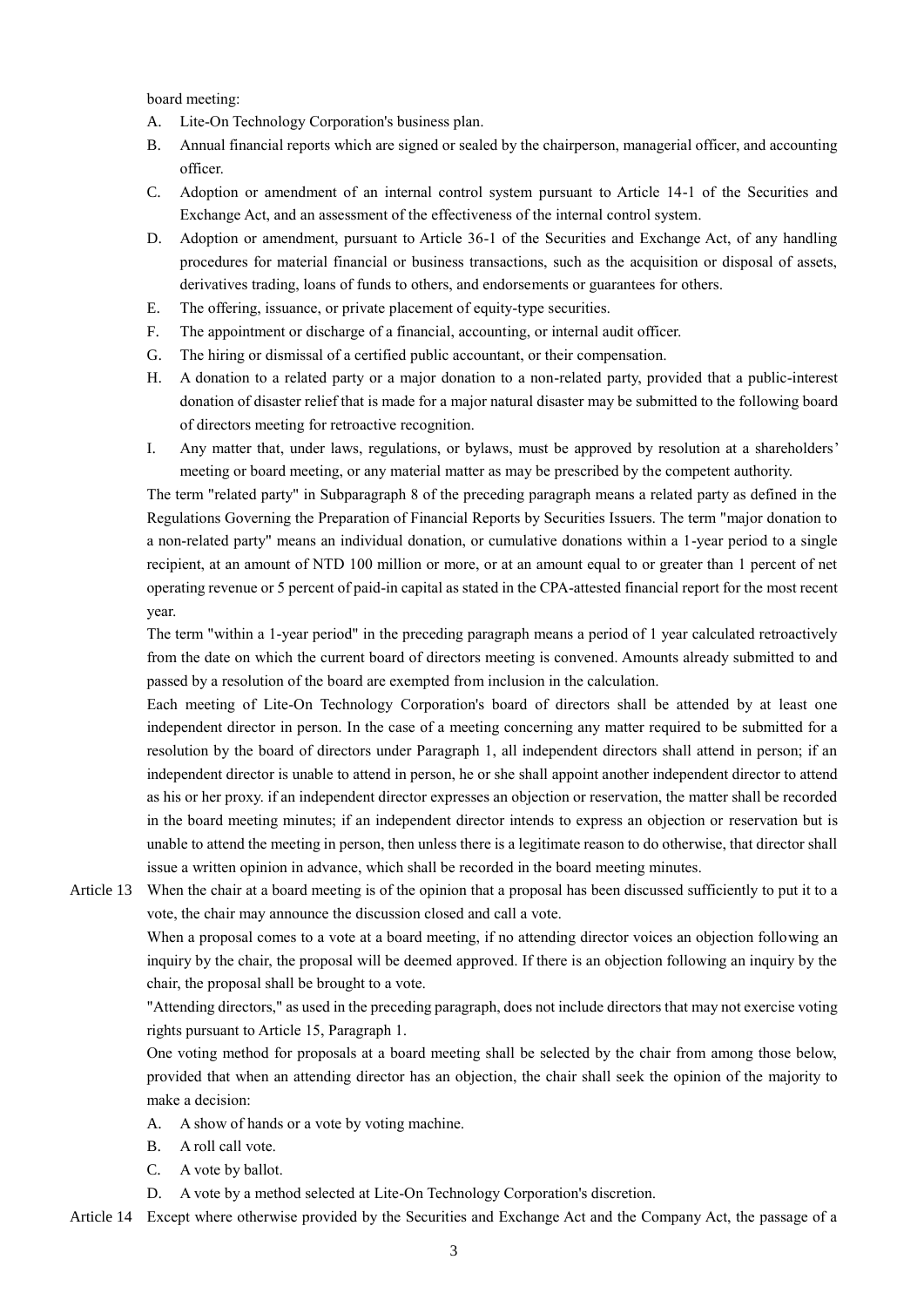proposal at a board meeting shall require the approval of a majority of the directors in attendance at a board of directors meeting attended by a majority of all directors.

The matters, except for annual financial reports, that are required to be approved by the Audit Committee and submitted to the board of directors for resolution pursuant to Article 14-5 of the Securities and Exchange Act may be passed with the consent of two thirds or more of the entire board of directors in the absence of the Audit Committee's approval. All such decisions shall be included with the Audit Committee's resolutions in the board meeting minutes.

If the board of directors will decline to adopt, or will modify, a recommendation of the Compensation Committee, it shall require the consent of a majority of the directors in attendance at a meeting attended by two-thirds or more of the entire board, which in its resolution shall be included in the board meeting minutes with giving the comprehensive consideration under the preceding paragraph and shall specifically explain whether the remuneration passed by it exceeds in any way the recommendation of the Compensation Committee.

When there is an amendment or alternative to a proposal, the chair shall present the amended or alternative proposal together with the original proposal and decide the order in which they will be put to a vote. If any one among them is passed, the other proposals shall then be deemed rejected, and no further voting on them shall be required.

If a vote on a proposal requires monitoring and counting personnel, the chair shall appoint such personnel, providing that all monitoring personnel shall be directors.

Voting results shall be made known on-site immediately and recorded in writing.

Article 15 If a director or a juristic person that the director represents is an interested party in relation to an agenda item, the director shall state the important aspects of the interested party relationship at the respective meeting. When the relationship is likely to prejudice the interest of Lite-On Technology Corporation, that director may not participate in discussion or voting on that agenda item and shall recuse him or herself from the discussion or the voting on the item, and may not exercise voting rights as proxy for another director.

Where the spouse, a blood relative within the second degree of kinship of a director, or any company which has a controlling or subordinate relation with a director has interests in the matters under discussion in the meeting of the preceding paragraph, such director shall be deemed to have a personal interest in the matter.

Where a director is prohibited by the preceding two paragraphs from exercising voting rights with respect to a resolution at a board meeting, the provisions of Article 180, Paragraph 2 of the Company Act apply mutatis mutandis in accordance with Article 206, Paragraph 4 f the same Act.

- Article 16 Discussions at a board meeting shall be recorded in the meeting minutes, and the minutes shall fully and accurately state the matters listed below:
	- A. The meeting session (or year) and the time and place of the meeting.
	- B. The name of the chair.
	- C. The directors' attendance at the meeting, including the names and the number of directors in attendance, excused, and absent.
	- D. The names and titles of those attending the meeting as non-voting participants.
	- E. The name of the minute taker.
	- F. The matters reported at the meeting.
	- G. Agenda items: the method of resolution and the result for each proposal; a summary of the comments made by directors, experts, or other persons; the name of any director that is an interested party as referred to in Paragraph 1 of the preceding article, an explanation of the important aspects of the relationship of interest, the reasons why the director was required or not required to enter recusal, and the status of their recusal; opinions expressing objections or reservations at the meeting that were included in records or stated in writing; and any opinion issued in writing by an independent director pursuant to Article 12, Paragraph 5.
	- H. Extraordinary motions: the name of the mover, the method of resolution and the result, a summary of the comments of any director, expert, or other person; the name of any director that is an interested party as referred to in Paragraph 1 of the preceding article, an explanation of the important aspects of the relationship of interest, the reasons why the director was required or not required to enter recusal, and the